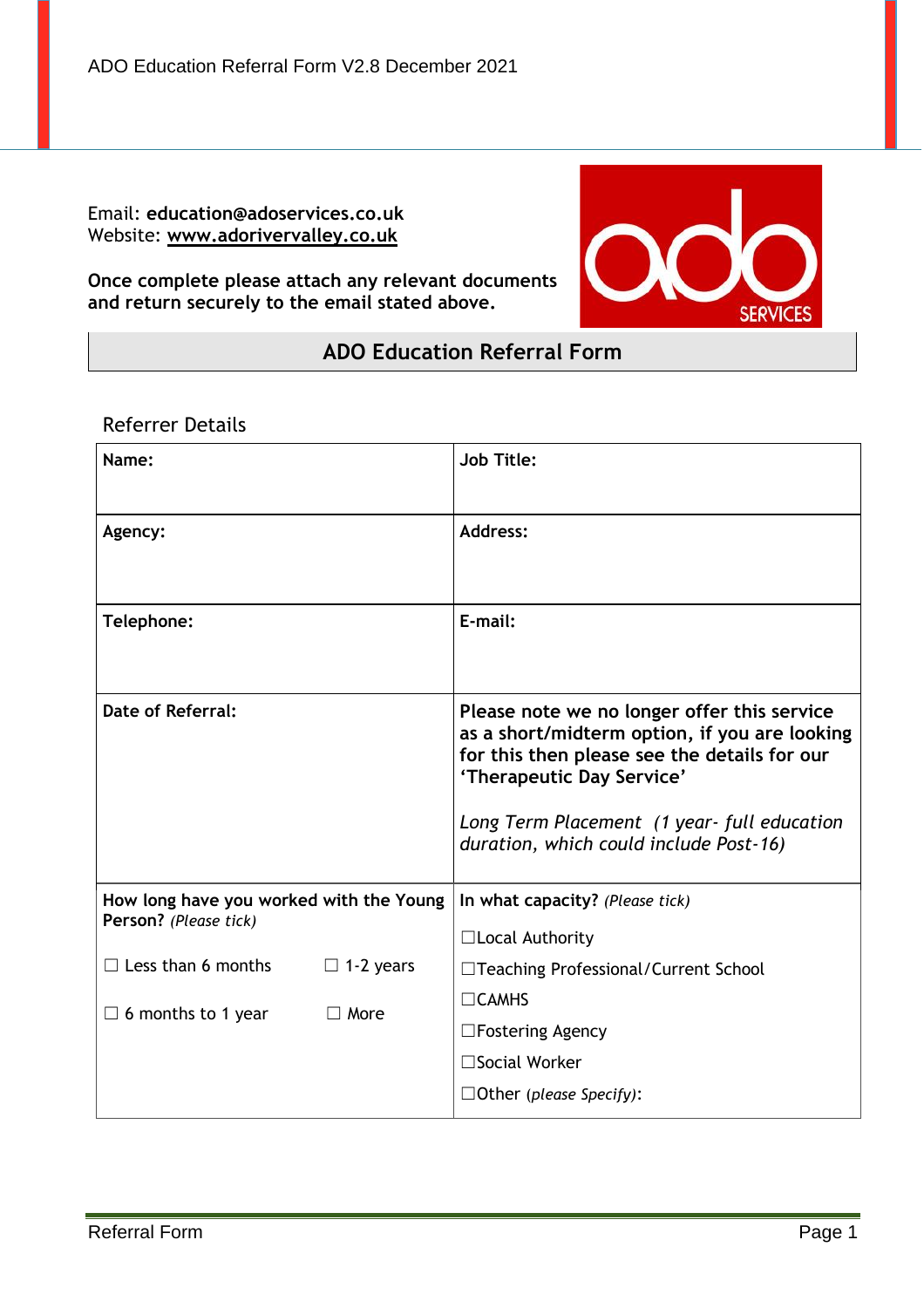# Student Details

- 9

| <b>Full Name:</b>                                               |                   | <b>Gender Identity:</b>                                                                                |                   |  |
|-----------------------------------------------------------------|-------------------|--------------------------------------------------------------------------------------------------------|-------------------|--|
| Preferred Name: (if different to above)                         |                   | Male $\square$<br>Female $\square$<br>Transgender $\square$<br>Non-binary/ non-conforming □<br>Other □ |                   |  |
| Date of Birth:                                                  |                   | Telephone:                                                                                             |                   |  |
| Please note this service is only available for KS4-<br>Post 16. |                   |                                                                                                        |                   |  |
| <b>School Year:</b>                                             |                   | <b>Key Stage:</b>                                                                                      |                   |  |
| <b>Ethnicity</b> (Please tick all which apply):                 |                   |                                                                                                        |                   |  |
| White                                                           | $\Box$            | <b>Black or Black British</b>                                                                          |                   |  |
| <b>British</b>                                                  | $\Box$            | Caribbean                                                                                              |                   |  |
| Irish                                                           | $\Box$            | African                                                                                                | $\vert \ \ \vert$ |  |
| Any other white background                                      | $\Box$            | <b>Other Black or Black British</b>                                                                    |                   |  |
| Asian or British Asian                                          | $\Box$            | Other ethnic background                                                                                |                   |  |
| Indian                                                          | $\Box$            | Chinese                                                                                                |                   |  |
| Pakistani                                                       | $\Box$            | Mixed ethnicity Other                                                                                  |                   |  |
| Bangladeshi                                                     | $\vert \ \ \vert$ | Other (please specify below)                                                                           |                   |  |
| <b>Not Declared</b>                                             | $\Box$            |                                                                                                        |                   |  |
| <b>Address:</b>                                                 |                   | Student's UPN (if known):                                                                              |                   |  |
| Postcode:                                                       |                   | Student's ULN (if known):                                                                              |                   |  |
| Is This Student Under:<br>(Please tick where applicable)        |                   |                                                                                                        |                   |  |
| $\Box$ Social Worker                                            |                   | $\Box$ Looked After Child (LAC)                                                                        |                   |  |
| $\Box$ Child In Need (CIN)                                      |                   | $\Box$ Sibling on Child Protection                                                                     |                   |  |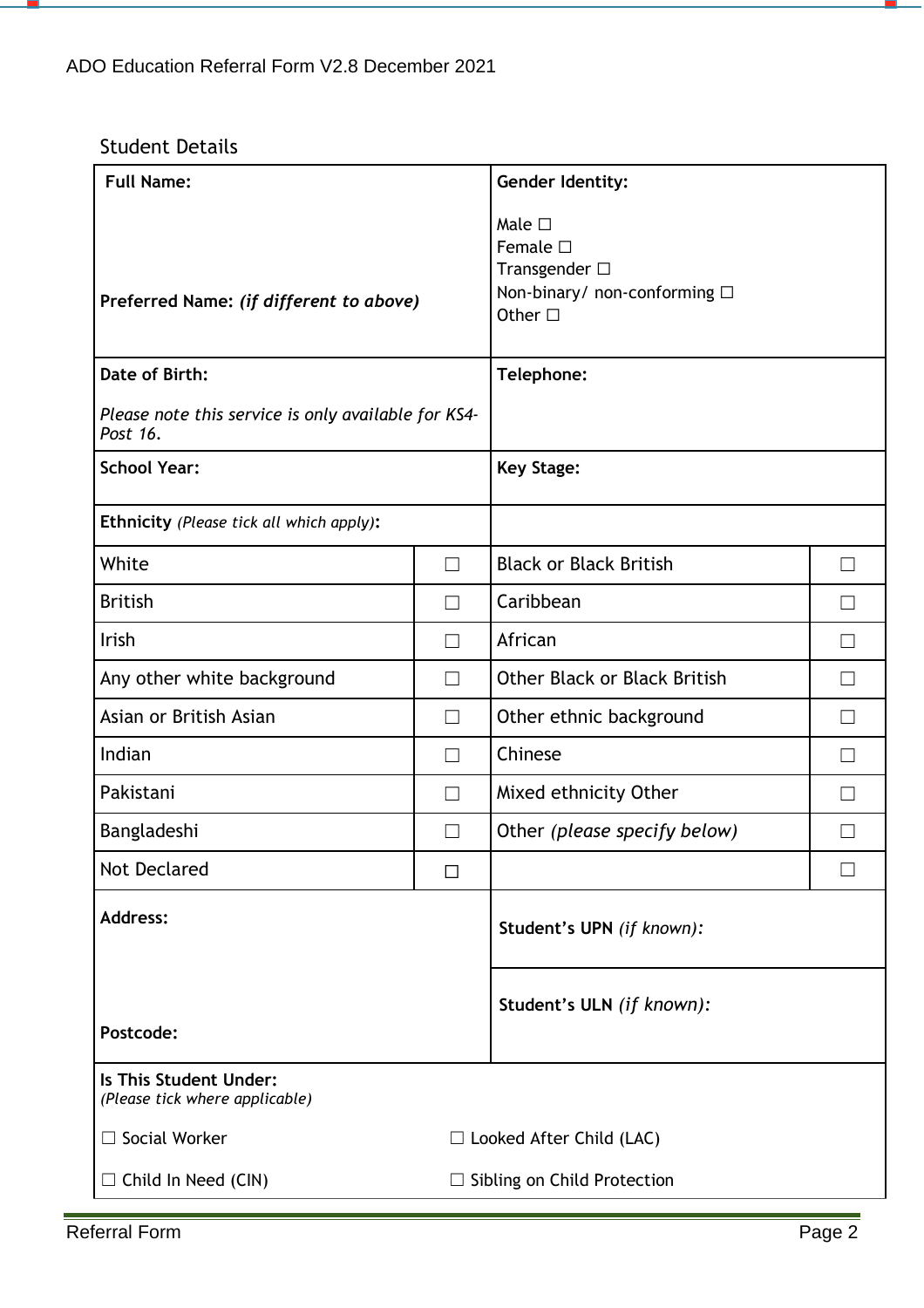m,

| $\Box$ Child Protection (CP)<br>$\Box$ Other: Please State                                                                                                                                                                                                                                                                                                                                                                          |  |  |  |
|-------------------------------------------------------------------------------------------------------------------------------------------------------------------------------------------------------------------------------------------------------------------------------------------------------------------------------------------------------------------------------------------------------------------------------------|--|--|--|
| Please send any supporting documents at the time of referral.                                                                                                                                                                                                                                                                                                                                                                       |  |  |  |
| Does this student have a Safety Plan?                                                                                                                                                                                                                                                                                                                                                                                               |  |  |  |
| $\Box$ Yes<br>$\Box$ No<br>$\Box$ Unsure                                                                                                                                                                                                                                                                                                                                                                                            |  |  |  |
| If 'Yes', please send the safety plan with the referral and any other supporting documents.                                                                                                                                                                                                                                                                                                                                         |  |  |  |
| Please list previous education placement/school or current home school for dual roll purposes.<br>Please also include duration of attendance at that setting, and what subjects the student is<br>taught at the setting:                                                                                                                                                                                                            |  |  |  |
| Please send the child/young person's latest education report to assist us with forming a<br>baseline for this student.                                                                                                                                                                                                                                                                                                              |  |  |  |
| Do you have access to the student's last attendance record?                                                                                                                                                                                                                                                                                                                                                                         |  |  |  |
| $\Box$ Yes<br>$\Box$ No                                                                                                                                                                                                                                                                                                                                                                                                             |  |  |  |
| If 'Yes', please send a copy of the attendance record along with the referral.                                                                                                                                                                                                                                                                                                                                                      |  |  |  |
| If 'No' please advise who we can contact to obtain this:                                                                                                                                                                                                                                                                                                                                                                            |  |  |  |
| In your opinion, why would this student benefit from our Outdoor Education Services?                                                                                                                                                                                                                                                                                                                                                |  |  |  |
|                                                                                                                                                                                                                                                                                                                                                                                                                                     |  |  |  |
|                                                                                                                                                                                                                                                                                                                                                                                                                                     |  |  |  |
|                                                                                                                                                                                                                                                                                                                                                                                                                                     |  |  |  |
| Which educational qualifications is the student interested in? (Please note that this service<br>is designed for KS4-Post16 and the below courses can be applied dependent on academic and<br>emotional ability to each individual student.)                                                                                                                                                                                        |  |  |  |
| $\Box$ Animal Care: (AQA Awards or BTEC)<br>$\Box$ Equine Studies: (AQA Awards or BTEC)<br>$\Box$ Countryside & Environment: (AQA Awards or BTEC)<br>$\Box$ Sport Activity & Fitness, Sport Leadership, Outdoor Sport (AQA Awards or BTEC)<br>$\Box$ Youth & Healthcare (AQA Awards or BTEC)<br>$\Box$ Business Studies (AQA Awards or BTEC)<br>$\Box$ Functional Skills (Maths/English/ICT): Entry Levels 1/2/3, and Level 1 and 2 |  |  |  |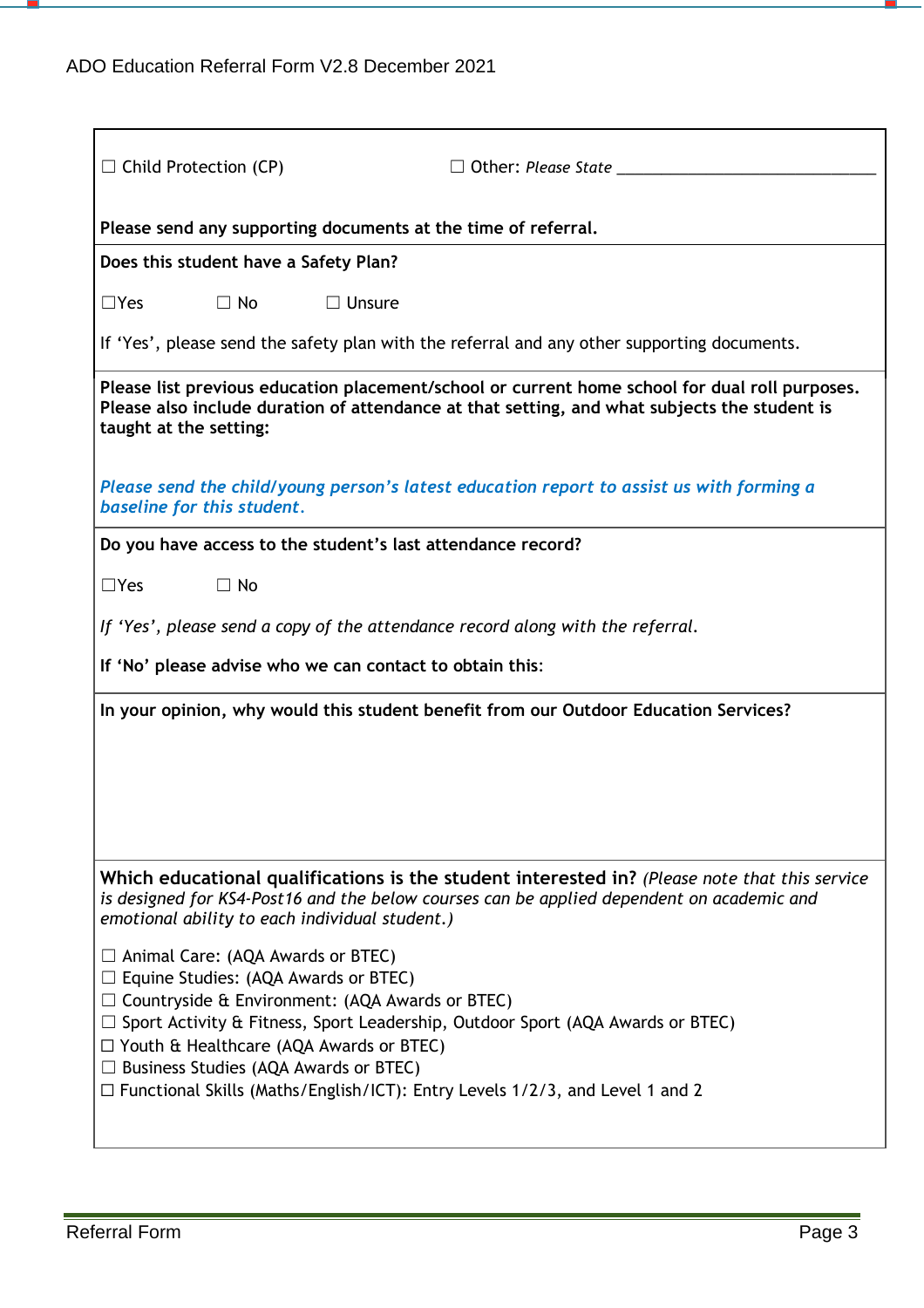- 9

| How does this referral link with their current education plan? |                                         |                                                                                    |                                                                                                                                                                                                                                                                                                      |
|----------------------------------------------------------------|-----------------------------------------|------------------------------------------------------------------------------------|------------------------------------------------------------------------------------------------------------------------------------------------------------------------------------------------------------------------------------------------------------------------------------------------------|
|                                                                |                                         |                                                                                    |                                                                                                                                                                                                                                                                                                      |
|                                                                |                                         |                                                                                    |                                                                                                                                                                                                                                                                                                      |
|                                                                |                                         | interventions been helpful in supporting this student?                             | In your opinion, have any specific education interventions or strategies and/or psychological                                                                                                                                                                                                        |
|                                                                |                                         |                                                                                    |                                                                                                                                                                                                                                                                                                      |
|                                                                |                                         | emotional resilience, well-being and coping skills?                                | Would this student benefit from any specific embedded therapeutic workshops to increase their                                                                                                                                                                                                        |
| $\Box$ Yes                                                     | $\Box$ No                               | $\Box$ Unsure                                                                      |                                                                                                                                                                                                                                                                                                      |
|                                                                | If 'yes', please tick below which ones; |                                                                                    |                                                                                                                                                                                                                                                                                                      |
| $\Box$ Managing Stress                                         |                                         | $\Box$ Managing Depression                                                         | $\Box$ Managing Anger                                                                                                                                                                                                                                                                                |
| $\Box$ Managing Anxiety                                        |                                         | $\Box$ Developing Social Skills                                                    |                                                                                                                                                                                                                                                                                                      |
| wellbeing.                                                     |                                         |                                                                                    | Our model provides a combination of Cognitive Behaviour Therapy, Relaxation Therapy, Animal<br>Therapy and Occupational Therapy to suit the needs of each individual and support the students'                                                                                                       |
| $\square$ Yes                                                  |                                         |                                                                                    | In your view, would you like the student to have access to 1:1 Outcome Therapy sessions within<br>their timetable when on site with us? (Please note it is not suggested for individuals to have<br>therapy sessions with us if they are already accessing this from another provider such as CAMHS) |
| $\Box$ No                                                      |                                         |                                                                                    |                                                                                                                                                                                                                                                                                                      |
| □ Not Sure                                                     |                                         |                                                                                    |                                                                                                                                                                                                                                                                                                      |
|                                                                |                                         | How many days provision per week are required at this stage?                       |                                                                                                                                                                                                                                                                                                      |
|                                                                |                                         | Which days would be ideal for consideration around the student's current schedule? |                                                                                                                                                                                                                                                                                                      |

# Clinical Details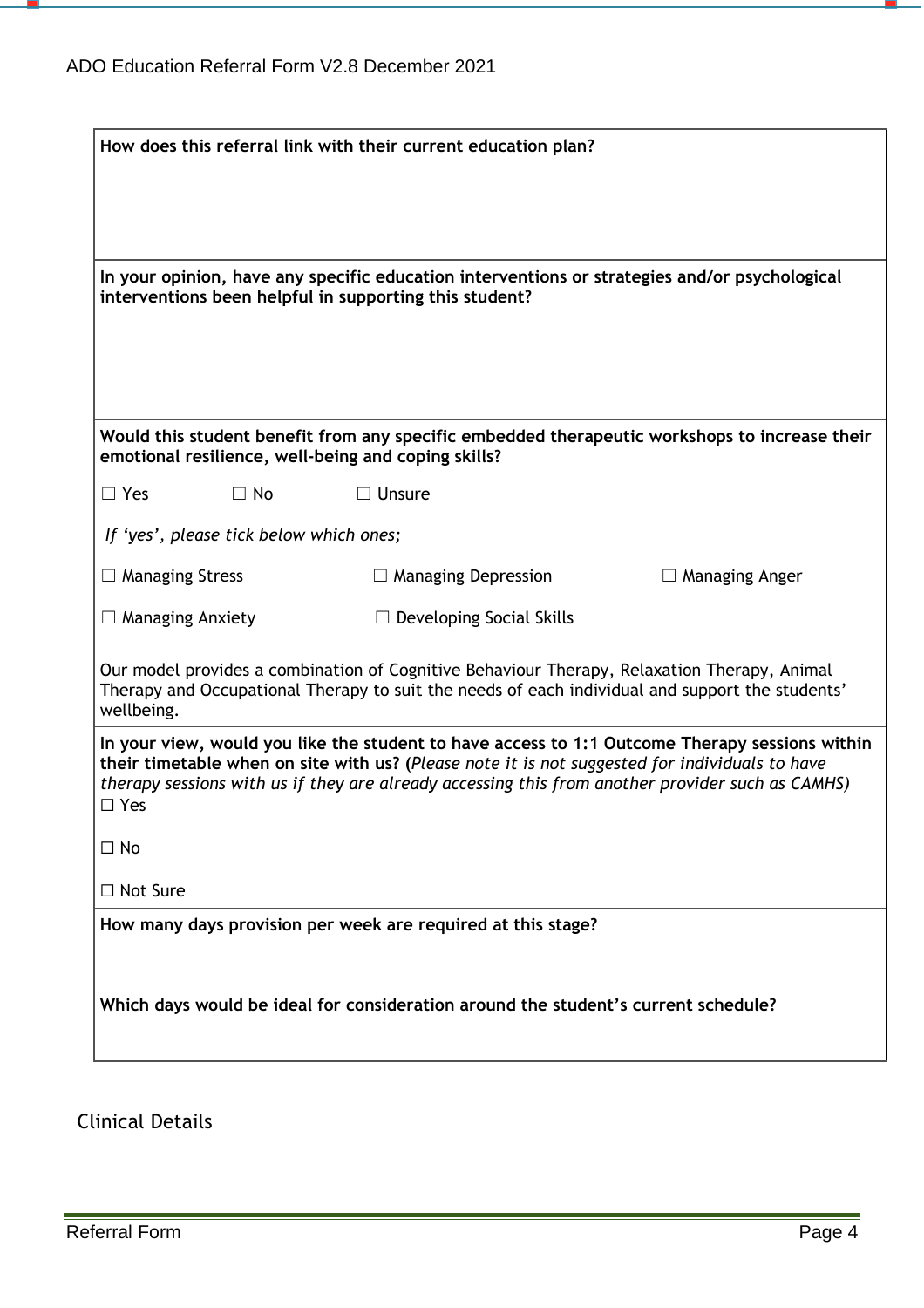m,

| Does the student have an Education and Health Care Plan?<br>If 'Yes' please attach a copy of the care plan and send securely |  |  |  |  |
|------------------------------------------------------------------------------------------------------------------------------|--|--|--|--|
| $\Box$ Yes<br>$\Box$ No<br>$\Box$ In Progress                                                                                |  |  |  |  |
| Does the student have an Educational Psychologist Report?<br>If 'Yes' please attach a copy of the report and send securely   |  |  |  |  |
| $\Box$ Yes<br>$\Box$ No<br>$\Box$ In Progress                                                                                |  |  |  |  |
| Does the student have any Medical Diagnosis:                                                                                 |  |  |  |  |
| $\Box$ Yes<br>$\Box$ No                                                                                                      |  |  |  |  |
| If 'yes', please detail:                                                                                                     |  |  |  |  |
| Does the student require any medication administered during the school day?                                                  |  |  |  |  |
| $\Box$ Yes<br>$\Box$ No<br>$\Box$ Unsure                                                                                     |  |  |  |  |
| If 'yes', does student experience any side effects with this medication?                                                     |  |  |  |  |
| $\Box$ Yes<br>$\Box$ No<br>$\Box$ Unsure                                                                                     |  |  |  |  |
| Please give a brief description of the student's mental health or behavior:                                                  |  |  |  |  |
| Please give details of any intellectual difficulty or disability:                                                            |  |  |  |  |
| Please give details of any communication needs (speech/language/hearing/sight):                                              |  |  |  |  |
| Please give details of any physical difficulties (strength, stamina, motor skills, mobility):                                |  |  |  |  |
| Please detail any additional information which may be relevant, including family background:                                 |  |  |  |  |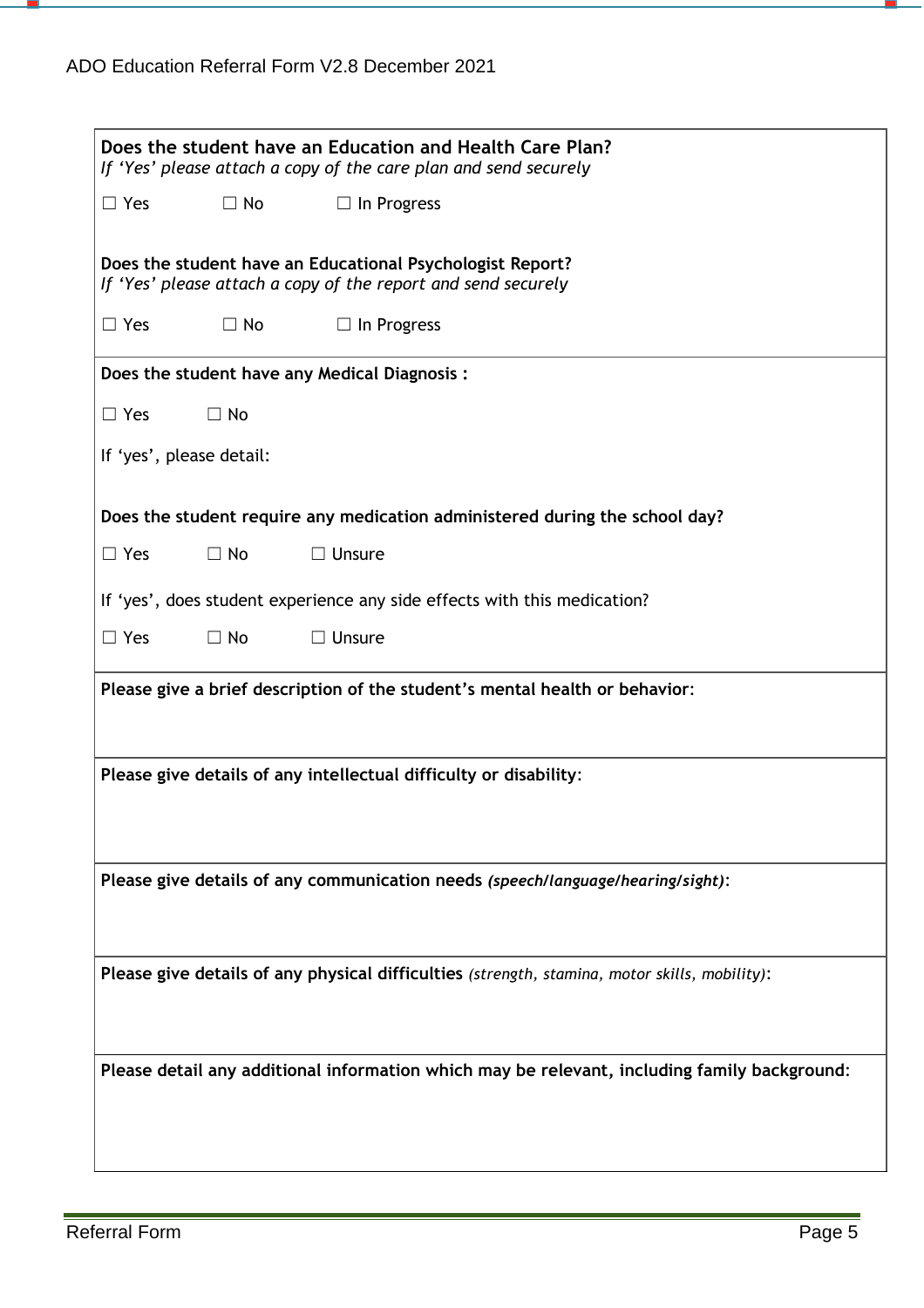m,

| Does the student have up to date tetanus cover?                                                                                                                                    |                                                                        |           |               |  |  |
|------------------------------------------------------------------------------------------------------------------------------------------------------------------------------------|------------------------------------------------------------------------|-----------|---------------|--|--|
| $\Box$ No<br>$\Box$ Unsure<br>$\Box$ Yes                                                                                                                                           |                                                                        |           |               |  |  |
|                                                                                                                                                                                    | Does the student have a history in any of the following: (Please tick) |           |               |  |  |
| Self-harm or suicidal behaviour?                                                                                                                                                   | $\Box$ Yes                                                             | $\Box$ No | $\Box$ Unsure |  |  |
| Violence/ abusive behavior towards other students?                                                                                                                                 | $\Box$ Yes                                                             | $\Box$ No | $\Box$ Unsure |  |  |
| Violence or abusive behavior towards staff?                                                                                                                                        | $\Box$ Yes                                                             | $\Box$ No | $\Box$ Unsure |  |  |
| Violence or abusive behavior towards animals?                                                                                                                                      | $\Box$ Yes                                                             | $\Box$ No | $\Box$ Unsure |  |  |
| Arson?                                                                                                                                                                             | $\Box$ Yes                                                             | $\Box$ No | $\Box$ Unsure |  |  |
| Absconding from school?                                                                                                                                                            | $\Box$ Yes                                                             | $\Box$ No | $\Box$ Unsure |  |  |
| <b>Convictions as a young offender?</b>                                                                                                                                            | $\Box$ Yes                                                             | $\Box$ No | $\Box$ Unsure |  |  |
| Alcohol or drug misuse?                                                                                                                                                            | $\Box$ Yes                                                             | $\Box$ No | $\Box$ Unsure |  |  |
|                                                                                                                                                                                    |                                                                        |           |               |  |  |
| The following is in relation to deterioration in the student's mental health.                                                                                                      |                                                                        |           |               |  |  |
| Please list any early warning signs/triggers:                                                                                                                                      |                                                                        |           |               |  |  |
| How do you feel ADO can best support the student in the short term?                                                                                                                |                                                                        |           |               |  |  |
| How do you feel ADO can best support the student in the long term?                                                                                                                 |                                                                        |           |               |  |  |
| How would your referral like us to support them if their mental health was deteriorating?                                                                                          |                                                                        |           |               |  |  |
| Note: If there are any changes with the student's mental health or medication, the referring<br>organisation or parent-carer would be required to let us know as soon as possible. |                                                                        |           |               |  |  |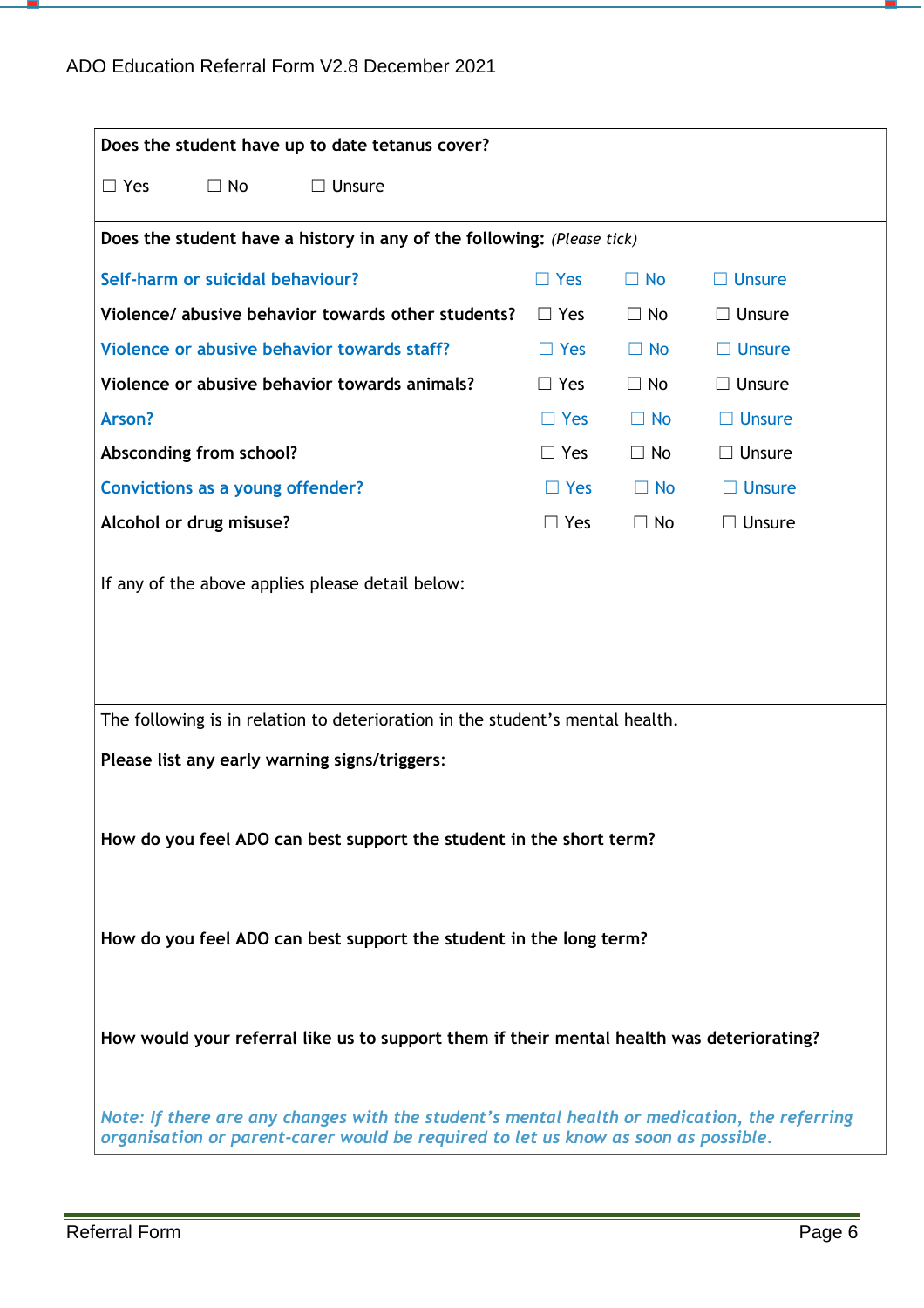### **Emergency contact details for the student:**

**Name**:

**Relationship**:

#### **Mobile Telephone**:

(We use SMS or telephone calls to keep parent-carers up to date on their child/yp as required so please *provide a phone number where permission is granted for both SMS and calls during the school day)*

### **E-mail**:

*If the parent/carer that resides with the child/yp has any known additional needs or any information we* should be aware of in order to support the family when liaising with them about their child/yp, please detail *this here:*

## Assessment

| <b>BILLING INFORMATION:</b>                   |                  |                         |  |  |
|-----------------------------------------------|------------------|-------------------------|--|--|
| Who will be funding the assessment/placement? |                  |                         |  |  |
| $\Box$ Local Borough                          | School<br>$\Box$ | Other (Please Specify): |  |  |
| <b>Invoicing Contact Name:</b>                |                  |                         |  |  |
| Invoicing Contact Job Role:                   |                  |                         |  |  |
| Invoicing Contact Phone Number:               |                  |                         |  |  |
| Invoicing Email Address for E-Billing:        |                  |                         |  |  |
| Invoicing Client Address for System Purposes: |                  |                         |  |  |
|                                               |                  |                         |  |  |
|                                               |                  |                         |  |  |

*Please Note: All billing fields require completion for system setup and assessments to be booked.*

The assessment consists of a digital form which is to be completed prior to us meeting the individual. This is classed as 'Stage 1' of our assessment process, followed by 'Stage 2' which is a two day *practical assessment. Please provide contact details for the most relevant person/s to undertake each part of the assessment.*